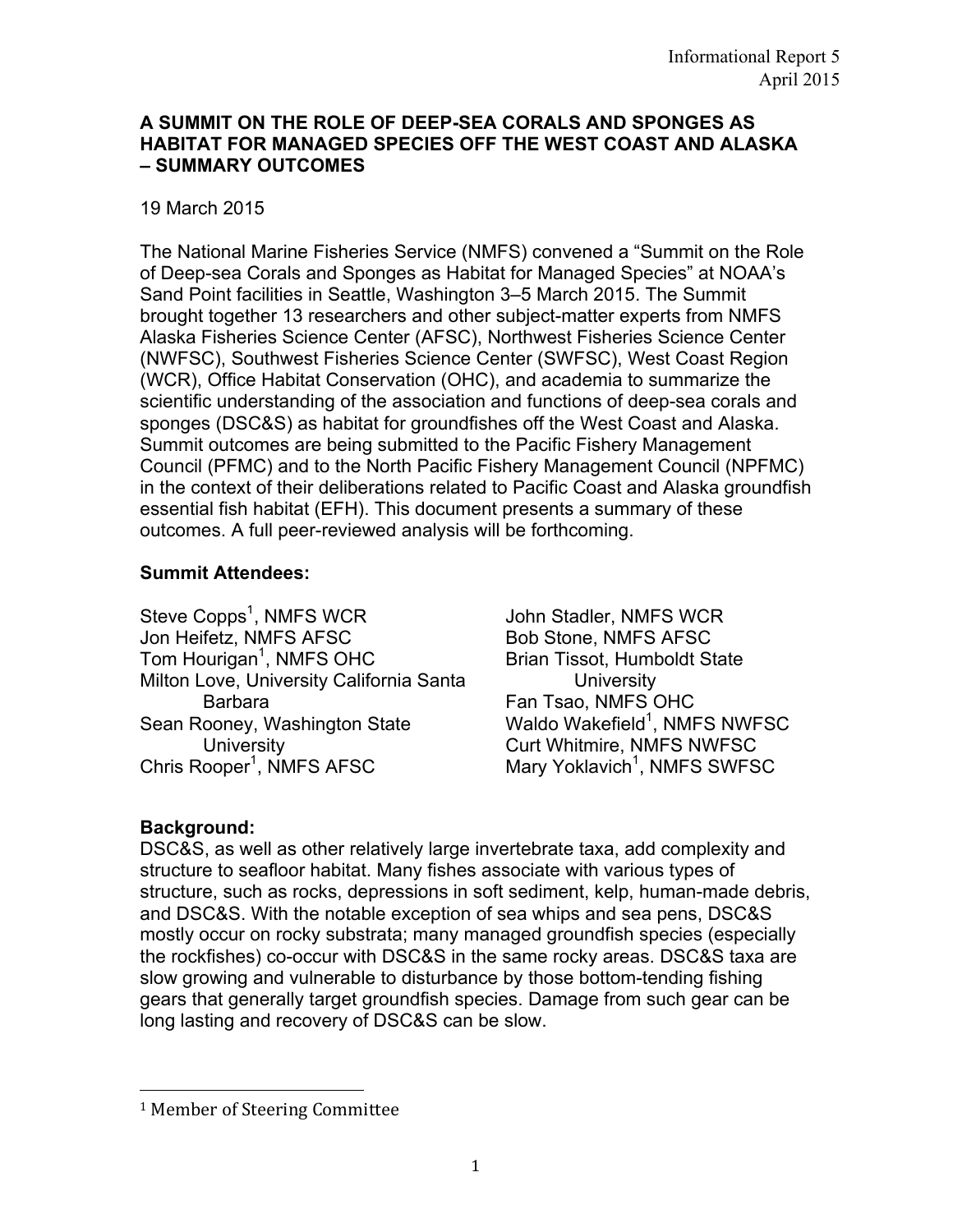Understanding the function of DSC&S as groundfish habitat is fundamental to the review and management of groundfish EFH for PFMC, NPFMC, and other Councils. Whereas the vulnerability of DSC&S may evoke strong calls for conservation, there is limited information on the distribution, abundance, and ecological function of DSC&S taxa. The role of DSC&S as a component of groundfish EFH (i.e., habitats essential for spawning, breeding, feeding or growth to maturity), in particular, is not well established. Strong associations between rockfishes and DSC&S have been documented from visual surveys conducted in Alaska (e.g., Aleutian Islands and parts of the Gulf of Alaska) and between rockfishes and sponges in Grays Canyon off Washington, but not from other similar surveys off the West Coast. A key consideration is whether similar levels of association of DSC&S and groundfishes along the West Coast can be inferred from visual surveys conducted in areas of Alaska with similar habitats.

There is considerable expertise within NMFS and the greater scientific community that can be used to summarize the current state of scientific knowledge on associations of managed fishery species with DSC&S, and improve our understanding of the role of DSC&S as habitat (particularly EFH) for groundfishes. To that end, NMFS convened a web-enabled series of 8 seminars from August 2014 to February 2015 (see Attachment 1). These science-based seminars were presented by researchers with expertise in associations and functions of DSC&S as habitat and attracted significant interest and discussion nationwide. In addition, the Steering Committee compiled a substantial bibliography to help us understand DSC&S as habitat for groundfishes (see Attachment 2). Following the webinar series and completion of the bibliography, a core group of these researchers and other subject-matter experts met at an inperson Summit to discuss and synthesize the information as it relates to northeast Pacific groundfishes.

#### **Goals:**

- Develop a better understanding of the connection between DSC&S and Pacific Coast and Alaska groundfishes.
- Summarize what is known and unknown on the role of DSC&S as habitat for groundfishes.
- Provide clear statements regarding DSC&S protection and the sustainable management of groundfishes.

# **Summit Outcomes:**

We developed science-based statements on what is known and unknown regarding the role of DSC&S as habitat for groundfishes. Summit outcomes are summarized as: 1) associations between groundfishes and DSC&S; 2) lines of evidence that may indicate a functional role of DSC&S as habitat for groundfishes; 3) points to consider in data analyses and interpretations; and 4) issues to keep in mind when communicating research results on DSC&S as habitat for groundfishes.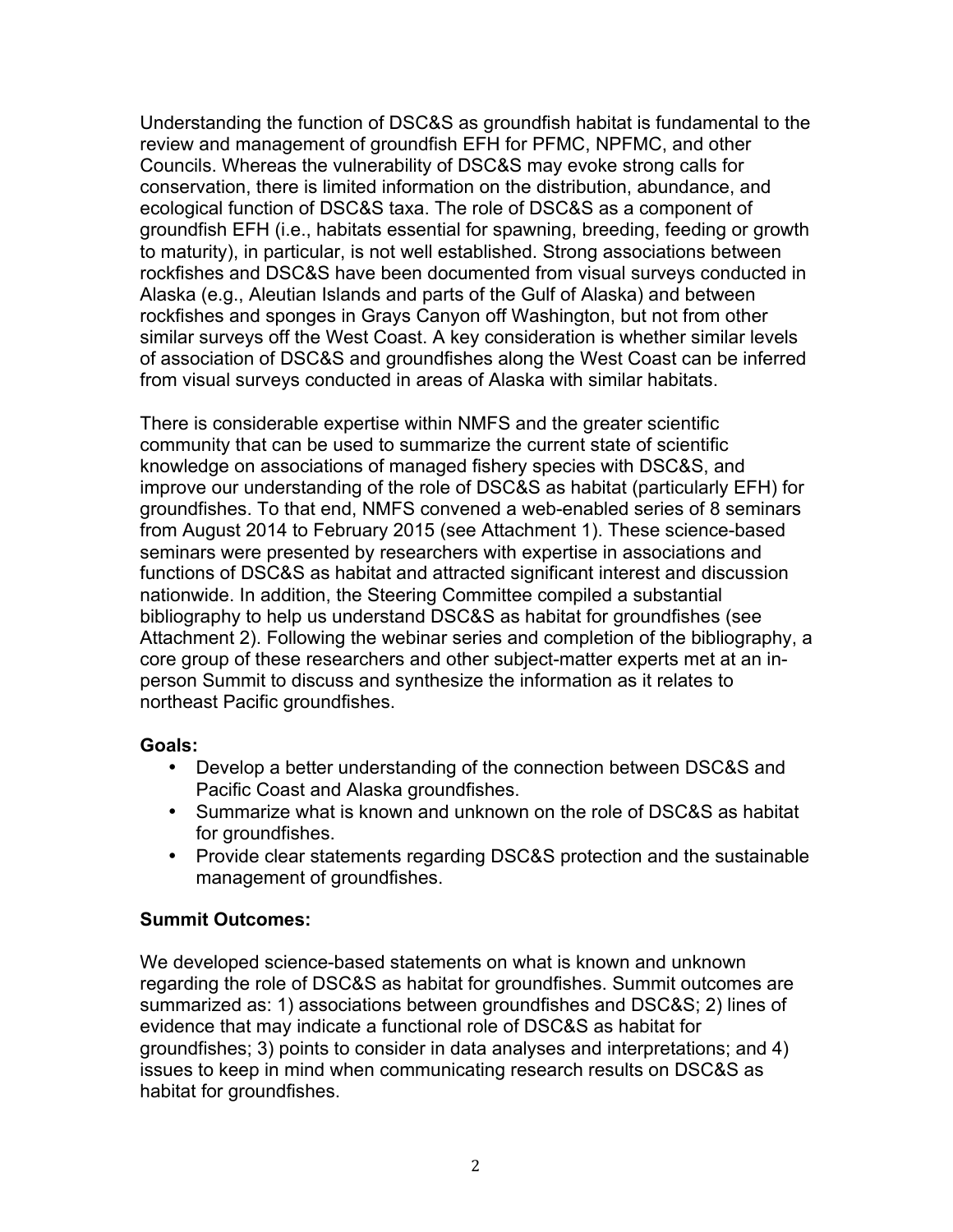*Associations*

- There are geographic gradients both in the densities of DSC&S and in the magnitude of associations of DSC&S and groundfishes from Alaska (relatively high) to southern California (relatively low).
- Regardless of the magnitude, rockfishes (particularly juveniles and/or dwarf species) are the principal taxonomic group of groundfishes associated with DSC&S off Alaska and the West Coast.
- Rockfishes are associated with structure (including rocks, as well as corals, sponges, and other megafauna). There is some evidence for equivalency of structures; that is, rock habitats may be as important (or more so) to fishes as sponges or corals.
- Size and shape of DSC&S may influence the degree of association with groundfishes. For example, fishes may be more associated with large DSC&S than with small DSC&S.
- The intersection of depth distributions of both DSC&S and rockfishes may be important in understanding some of the differences in the strength of association found in Alaska and elsewhere on the West Coast.
- Only three studies have looked at day-night differences in associations of northeast Pacific groundfishes and DSC&S. There is some evidence of greater use of sponges by certain rockfishes at night off Oregon. In addition, Pacific Ocean perch formed dense aggregations at night in a "forest" of sea whips while feeding in mid-water during the day in the Pribilof Canyon off Alaska. Similarly, northern rockfish formed aggregations at night on the seafloor in dense sponge habitats while feeding in the water column during the day at a rocky site on the outer shelf of the eastern Bering Sea.
- Organisms other than rockfishes are associated to varying degrees with DSC&S off Alaska and the West Coast. These include juvenile king crab associated with sponges in Alaska, spot prawns with sponges off the Washington coast, sculpins and sharks that deposit their eggs on corals or sponges, and megafaunal invertebrate taxa (e.g., brittle stars, tunicates, and small crabs) on corals or sponges. Off Southern California, a greater number of megafaunal invertebrates were found consistently on dead corals and sponges than on living ones.

### *Functional Roles*

- In parts of Alaska, high levels of association specifically between corals and groundfishes (largely juvenile rockfishes) may indicate functional, although not necessarily obligatory, roles of corals especially as shelter and/or nursery grounds. There is no significant evidence of this in California.
- On the West Coast, juvenile and adult rockfishes primarily are associated with non-biogenic structure (e.g., rocky outcrops, boulders, and cobbles), which can be locally abundant and used for shelter and/or nursery grounds.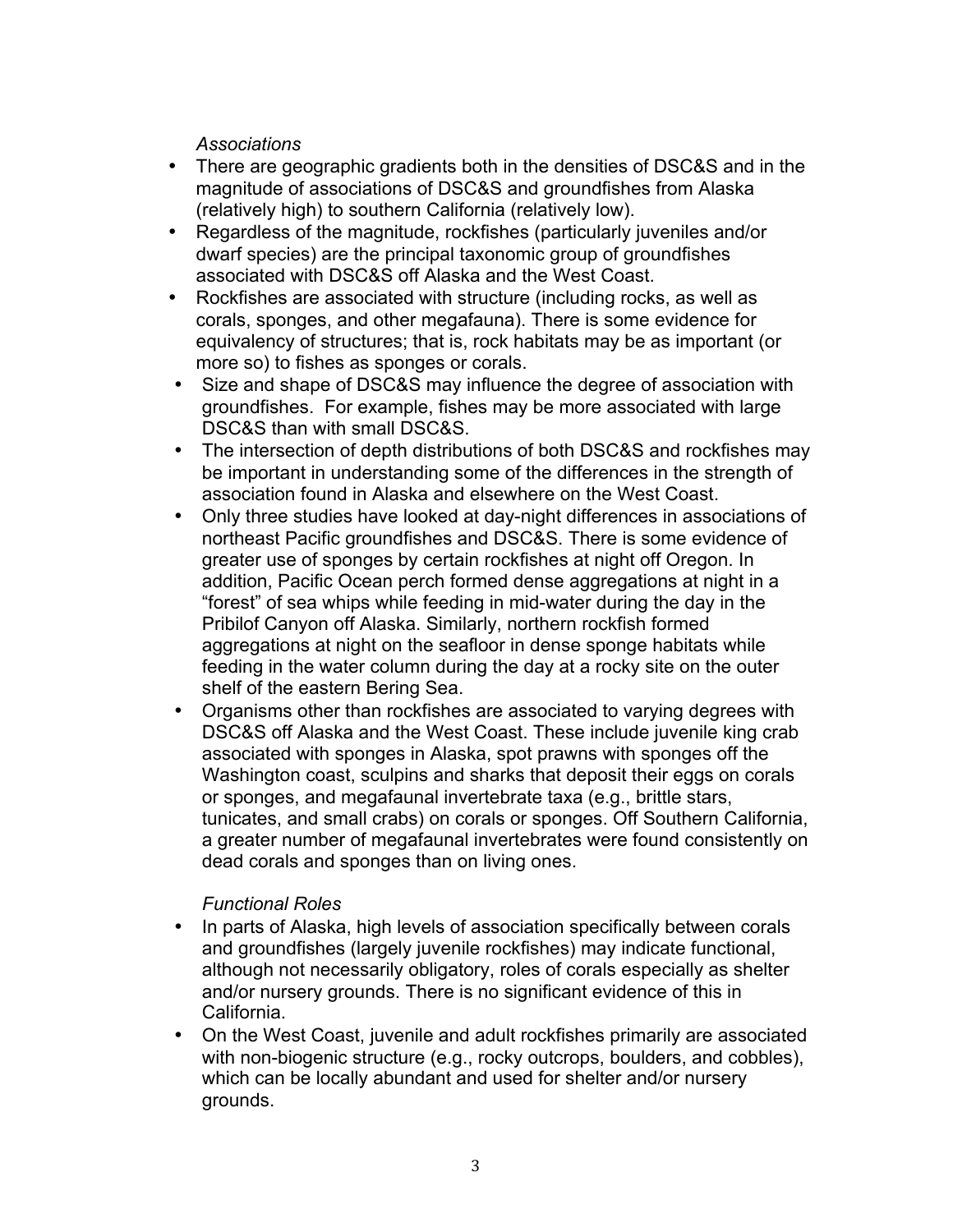- The magnitude of association between sponges and groundfishes, which differs from Alaska (relatively high), to British Columbia and Washington (moderate), to Oregon and California (relatively low), could indicate that sponges have a functional role as habitat for some groundfishes.
- In some parts of Alaska, structure (i.e., coral, sponge, or rocks) provides habitat for juveniles, potentially influencing production for those groundfish species. Preliminary models from trawl-survey data off parts of Alaska illuminate the potential for DSC&S to increase fish production.
- Compared to Alaska, the level of sustained pressure from both recreational and commercial fishing has been greater and over a longer time period off the West Coast. The removal of large fishes has resulted in altered ecosystems, with demersal fish assemblages in rocky areas now dominated by dwarf species of rockfishes. The connection between DSC&S and rockfishes may not be as important when large predators are not present in the community. With almost no information on intact fish assemblages prior to fishing, it is impossible to fully understand the function of DSC&S as habitat for groundfishes off the West Coast.
- Restoration of community structure (both species and size compositions) of groundfishes and their habitats to pre-fishing conditions off the West Coast is central to the evaluation of the function of DSC&S as habitat in any role (nursery, shelter, prey enhancement, etc.).
- Long-term restriction on the use of the most damaging bottom-contact fishing gears is an appropriate management measure to protect DSC&S from physical damage. Restoring community structure and potentially the functional role of DSC&S to particular areas off the West Coast may require no-take fishery closures.
- Protection of DSC&S (particularly on the West Coast) is not likely to result in increased production of groundfishes unless this protection is coupled with measures to restore the entire demersal community.

### *Data Considerations*

- Information to evaluate associations of DSC&S and groundfishes is limited for many areas of the West Coast and parts of Alaska. Meaningful evaluation of associations may be dependent on size and densities of fishes and DSC&S, amount of available rock, depth, and spatial, diel, and seasonal sampling.
- Visual surveys provide the most meaningful information for evaluating associations of groundfishes with DSC&S. These surveys are site-specific, often target untrawlable rocky areas where many DSC&S occur, and provide fine-scale information on demersal communities (i.e., fishes, DSC&S, habitats). These surveys generally are conducted during daylight hours in summer and fall, and therefore evaluation of diel and seasonal associations of DSC&S and groundfishes is limited.
- Broad areas off the West Coast and Alaska have been surveyed by trawls, but not by visual methods. Trawl surveys do not typically target rocky areas where most DSC&S occur and therefore yield limited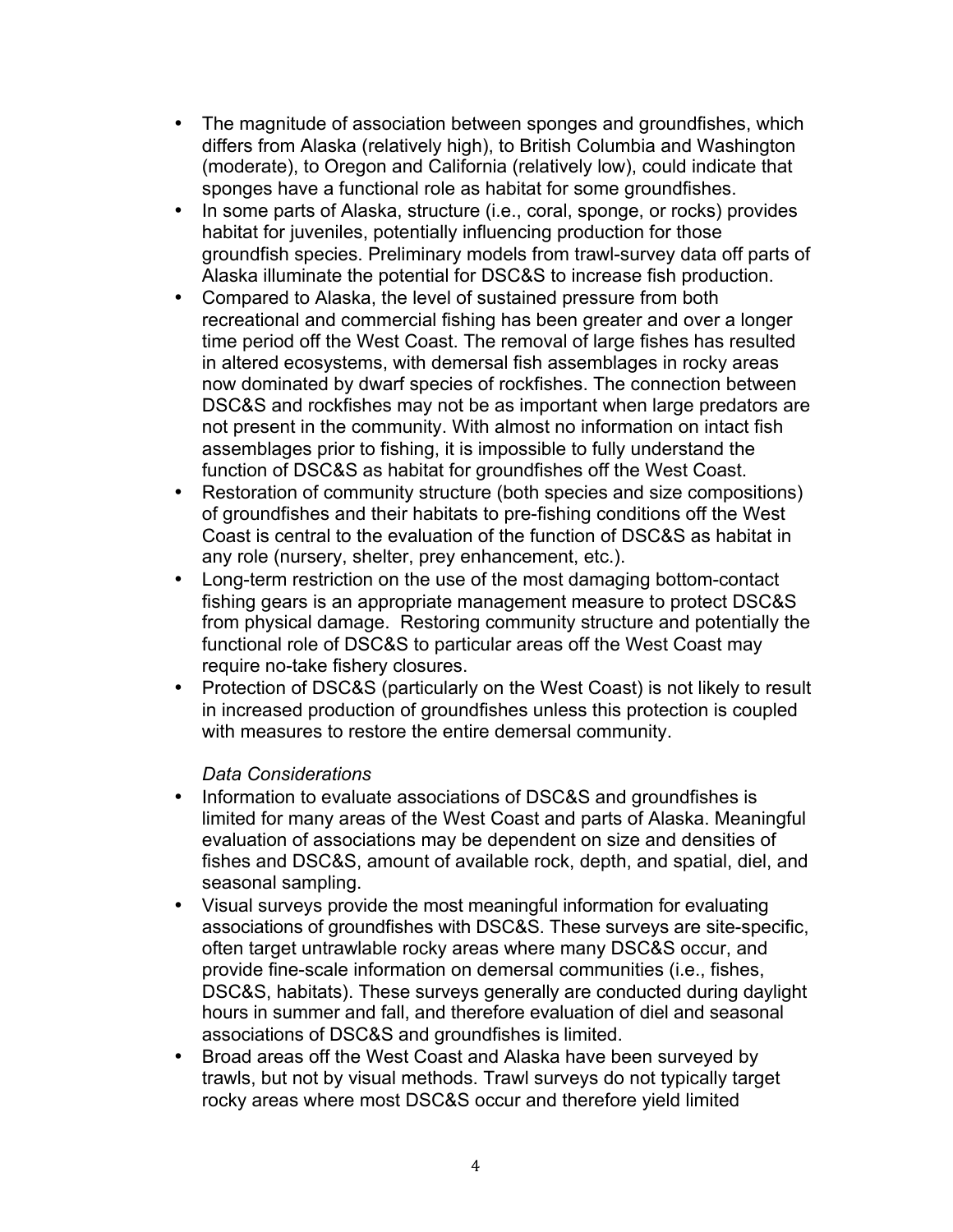information on DSC&S as habitat for groundfishes. However, the broad spatial coverage of trawl surveys results in a general understanding of the location of DSC&S from the benthic invertebrate catch data.

- DSC&S data from NMFS trawl surveys and observed commercial fishing trawlers are important, but the spatial resolution is not sufficient to determine density of DSC&S on a local scale.
- Predictive models are being used to integrate data from large-scale trawl surveys with those from small-scale visual surveys. Results are useful to guide the design of the visual surveys and to interpret data on a broad region-wide basis.
- Rocky habitat is the best predictor of the distribution of many DSC&S taxa (with the exception of sea pens and sea whips). Improved coastwide seafloor mapping is needed to more accurately delineate the distribution and extent of rocky areas. Improved seafloor maps will greatly assist in design of visual surveys and in more meaningful predictive models.
- Analysis of coastwide indices of historical fishing effort (particularly by foreign fleets and the highly mechanized U.S. fleet that emerged in the 1970s) for all bottom-tending gears from the Bering Sea to Southern California would help in evaluating the role of DSC&C as habitat for groundfishes, given the legacy of altered community structure that has resulted from this type of fishing.
- Coastwide measures of oceanographic conditions (e.g., temperature, dissolved oxygen, ocean acidification, and productivity) from the Bering Sea to Southern California would add context when interpreting information on DSC&C as habitat for groundfishes.
- Several laboratory and field experiments were discussed that could help in understanding both the role and function of DSC&C as habitat for groundfishes and potential drivers (e.g., density and sizes of fishes and DSC&C; availability of equivalent structure) that influence these functions.
- From a recent study in the Northwest Atlantic, researchers suggested a functional role of sea pens as nursery habitat for newly released rockfish larvae. There are significant methodological concerns with this study that call into question the validity of the results; these concerns should be resolved before results are used to inform management decisions.

### *Communication Considerations*

- Singular images that imply high densities of DSC&S habitat or high levels of association of DSC&S with groundfishes are not representative of all DSC&S communities.
- There are significant differences in DSC&S and groundfish assemblages among habitats and geographic regions. Scientists, stakeholders, and managers should be aware of these differences in order to avoid improper inference of findings on DSC&S as habitat for fishes from one region or habitat to another.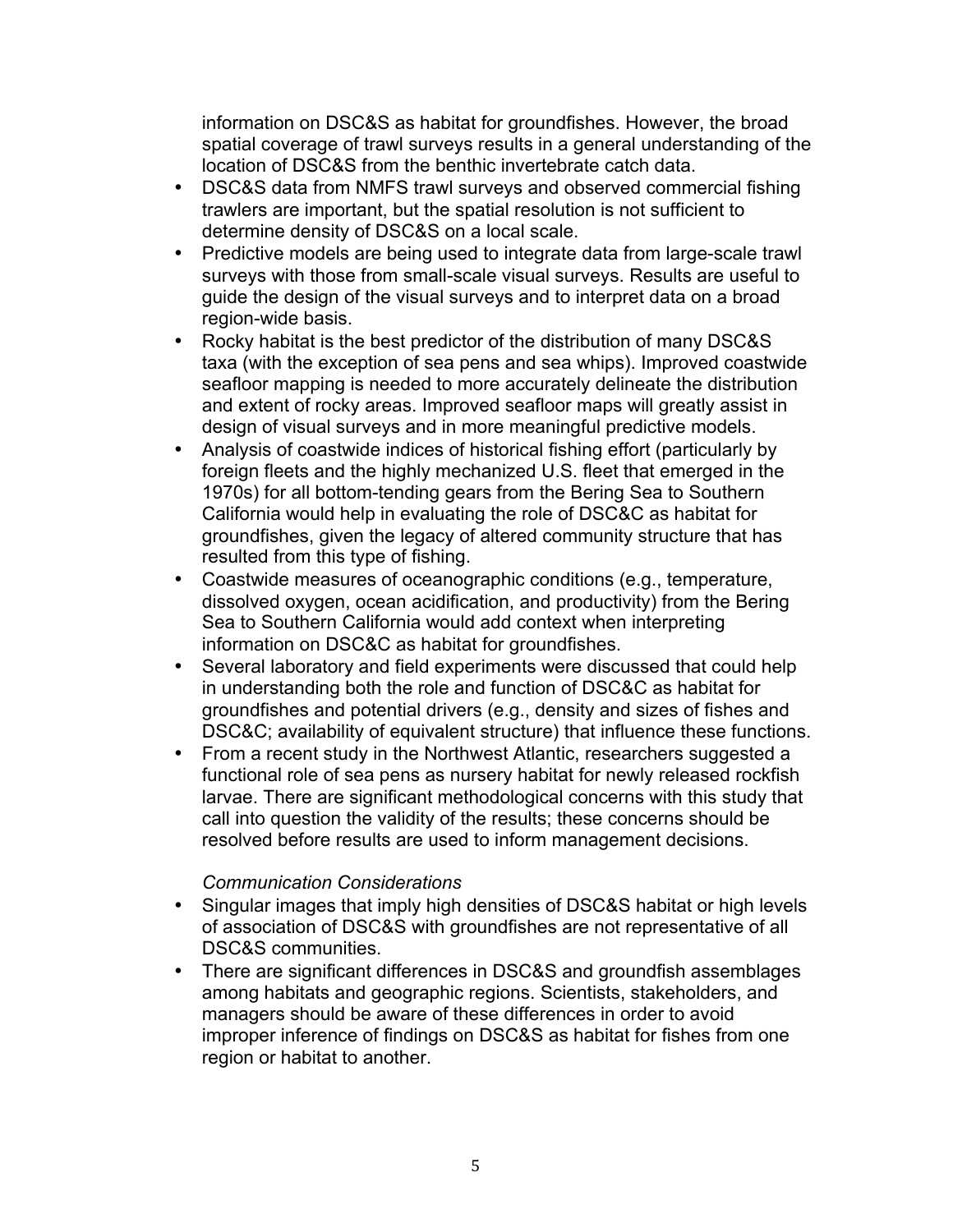## **Acknowledgements**:

NOAA's Deep Sea Coral Research and Technology Program contributed funds to assist with travel expenses of some Summit participants.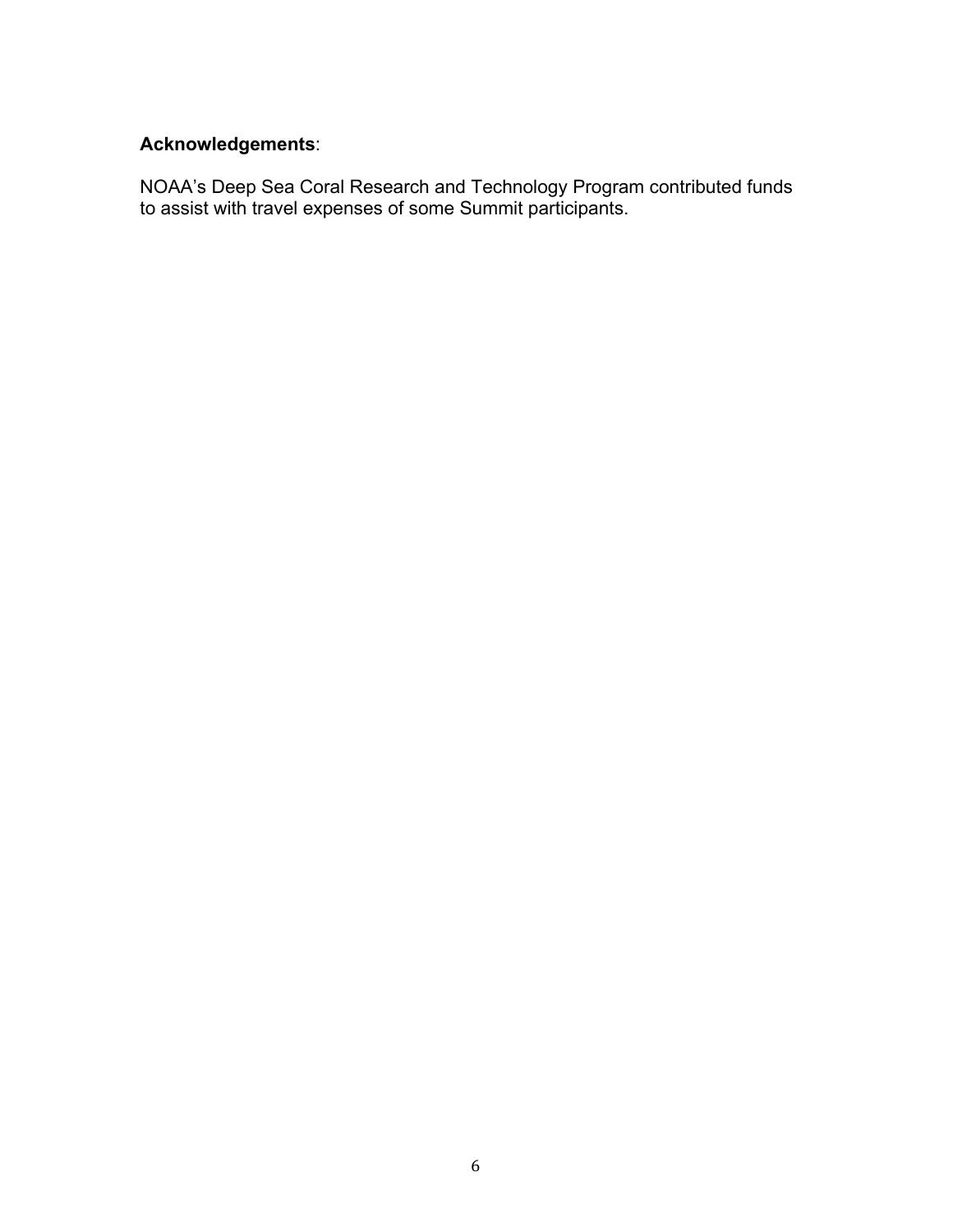## Attachment 1

## **Webinar List**

- *August 14, 2014*: Peter Auster Deep Sea Corals and Sponges as EFH (and related ecological musings)
- *September 17, 2014*: Bob Stone Association of FMP Species with emergent epifauna: Case studies from Alaska
- *October 29, 2014*: Mary Yoklavich Associations of groundfishes and corals in the Southern California Bight
- *November 5, 2014*: Sandrine Baillon Deep-sea pennatulacean corals in the Northwest Atlantic: a nursery for *Sebastes* species and a habitat for other species
- *November 19, 2014*: Sean Rooney Groundfish, Deep-water Corals, and Sponges: Examining diel patterns of fish-habitat associations on Hecate Bank, Oregon
- *December 10, 2014*: Chris Rooper Linking fish productivity to deep-sea coral and sponges in Alaska
- *January 21, 2015*: Andrea Quattrini Fishes associated with deep coral reefs in the western North Atlantic
- *February 4, 2015*: Elizabeth Clarke Characterization of glass sponge habitats and associated groundfish in Grays Canyon area off the Washington Coast

Some of the webinars have been archived and will be available to the public at: http://www.westcoast.fisheries.noaa.gov/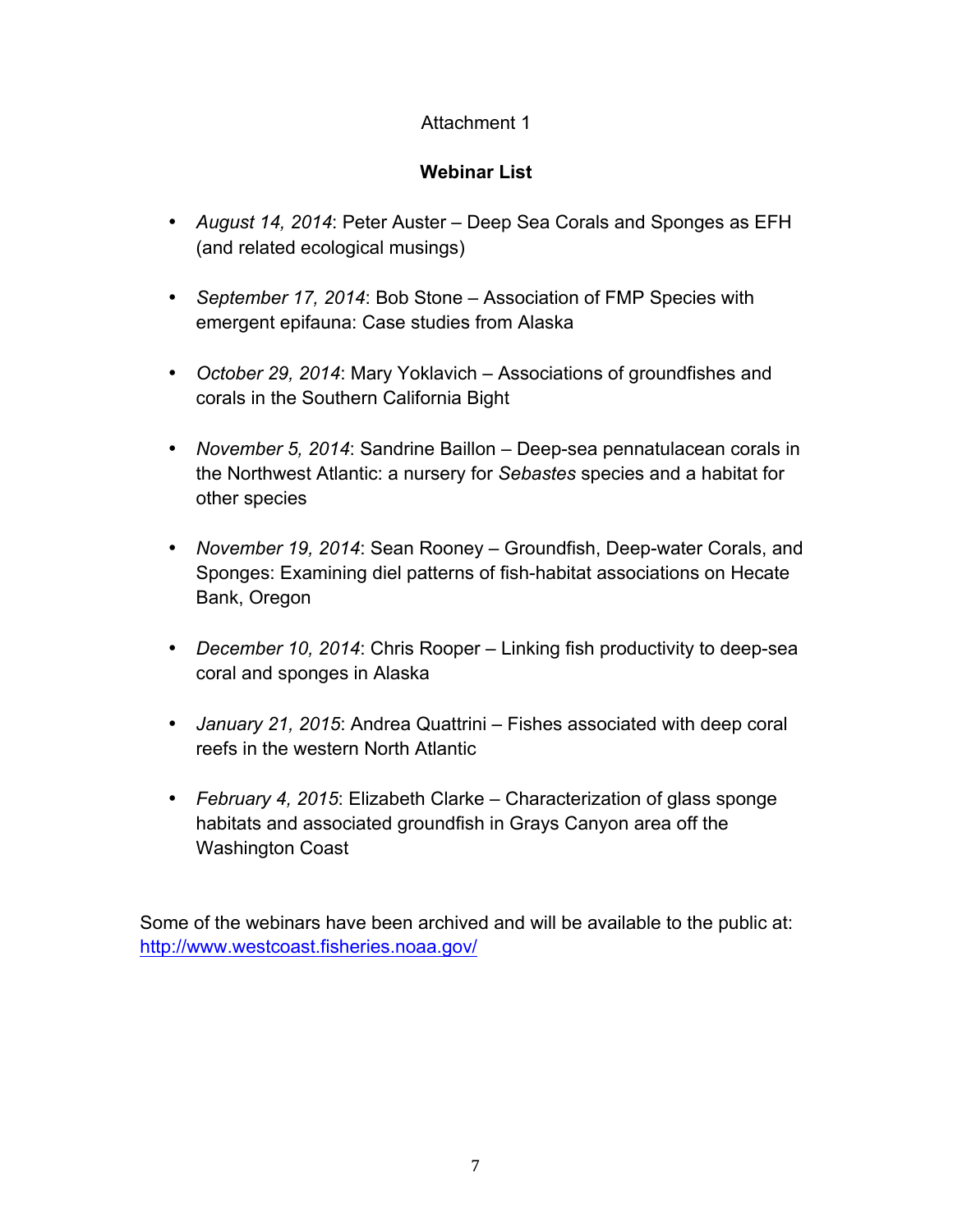# Attachment 2 **Bibliography**

- 1. Anderson, T.J. and M.M. Yoklavich. 2007. Multi-scale habitat associations of deep-water demersal fishes off central California. Fishery Bulletin 105:168– 179.
- 2. Auster, P.J. 2005. Are deep-water corals important habitats for fishes? In: *Cold-water Corals and Ecosystems,* Freiwald A. and J.M. Roberts (eds.), 747–760. Berlin and Heidelberg, Springer-Verlag.
- 3. Auster, P.J. 2007. Linking deep-water corals and fish populations. Pp 93–99 in George, R. Y. and S. D. Cairns, eds. 2007. Conservation and adaptive management of seamount and deep-sea coral ecosystems.
- 4. Auster P.J, Lindholm J., and P. Valentine. 2003. Variation in habitat use by juvenile Acadian redfish, *Sebastes fasciatus.* Environ Biol Fishes 68: 381−389.
- 5. Baillon, S, J.-F. Hamel, V.E. Wareham, and A. Mercier. 2012. Deep coldwater corals as nurseries for fish larvae. Frontiers Ecology Environment 10(7):351–356.
- 6. Bianchi, C. 2011. Abundance and distribution of megafaunal invertebrates in NE Pacific submarine canyons and their ecological associations with demersal fishes. M.S. Thesis. Washington State University. Vancouver, WA.
- 7. Biber M.F, G.C.A Duineveld, M.S.S Lavaleye, A.J Davies, M.J.N Bergman, and I.M.J. van den Beld 2014. Investigating the association of fish abundance and biomass with cold-water corals in the deep Northeast Atlantic Ocean using a generalised linear modeling approach. Deep Sea Res II 99:134–145.
- 8. Boutillier, J., E. Kenchington, and J. Rice. 2010. A review of the biological characteristics and ecological functions served by corals, sponges, and hydrothermal vents, in the context of applying an ecosystem approach to fisheries. DFO Can. Sci. Advis. Sec. Res. Doc. 2010/048.
- 9. Bright, J.L. 2007. Abundance and distribution of structure-forming invertebrates and their association with fishes at the Channel Islands "footprint" off the southern coast of California. M.S. Thesis. Washington State University. Vancouver, WA.
- 10.Brodeur, R.D. 2001. Habitat-specific distribution of Pacific ocean perch (*Sebastes alutus*) in Pribilof Canyon, Bering Sea. Continental Shelf Research 21:207–224.
- 11.Buhl-Mortensen, L., A. Vanreusel, A., A.J. Gooday, L.A. Levin, I.G. Priede, P. Buhl-Mortensen, H. Gheerardyn, N.J. King, and M. Rae. 2010. Biological structures as a source of habitat heterogeneity and biodiversity on the deep ocean margins. Marine Ecology. 31:21–50.
- 12.Buhl-Mortensen, L., and P.B. Mortensen. 2005. Distribution and diversity of species associated with deep-sea gorgonian corals off Atlantic Canada. Friewald, A. and Roberts, J.M., eds. Springer-Verlag. Berlin, Germany.
- 13.Burd, B.J., P.A.G. Barnes, C.A. Wright, and R.E. Thomson. 2008. A review of subtidal benthic and invertebrate biota of the Strait of Georgia, British Columbia. Mar. Environ. Res. 66: S3–S38.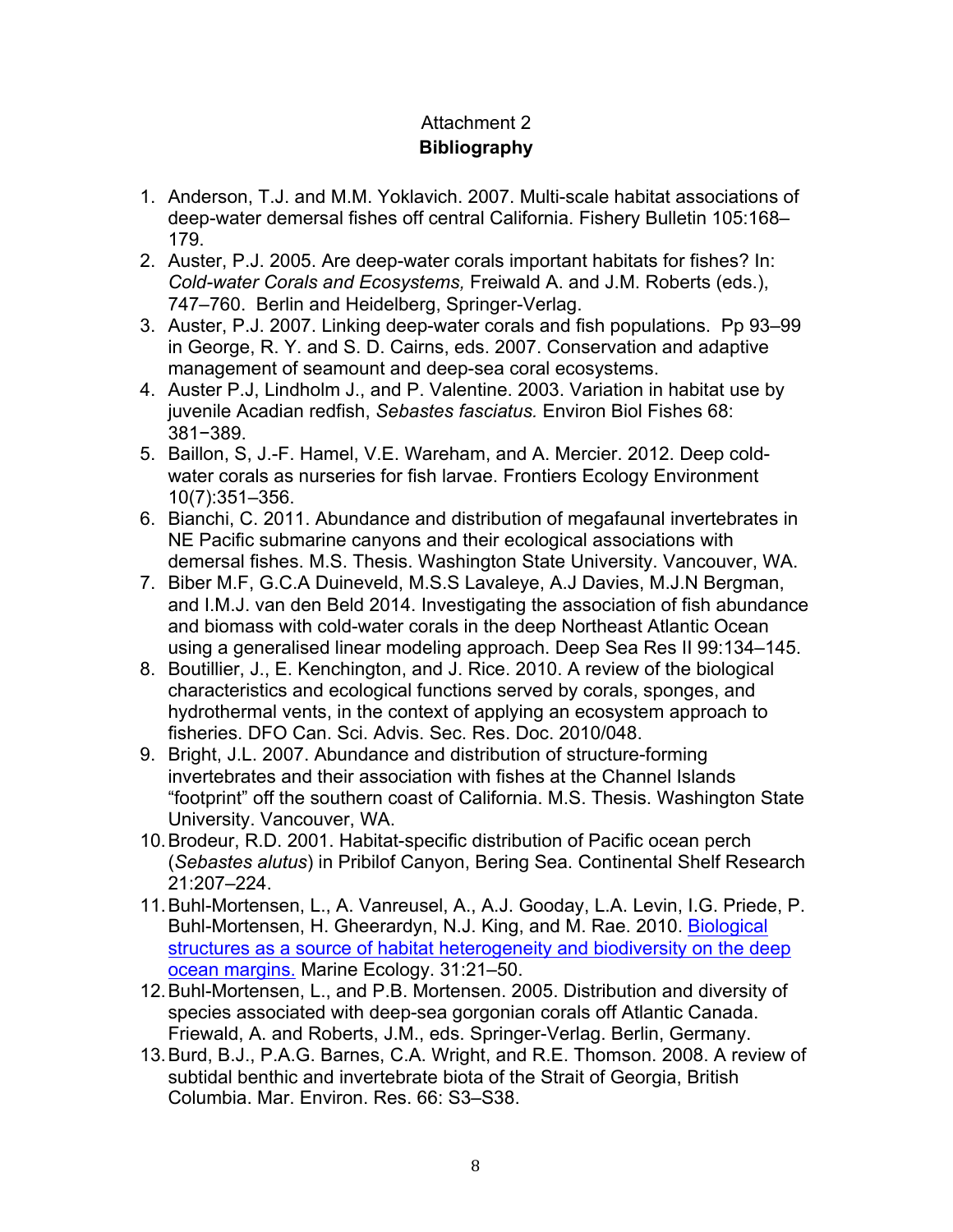- 14.Busby, M.S., D.M. Blood, A.J. Fleischer, D.G. 2012. Egg deposition and development of eggs and larvae of bigmouth sculpin (*Hemitripterus bolini*). Northwestern Naturalist 93: 1–16.
- 15.Carlson, H.R., and R.R. Straty. 1981. Habitat and nursery grounds of Pacific rockfish, Sebastes spp, in rocky coastal areas of southeastern Alaska. Marine Fisheries Review 43, 13e19.
- 16.Cartes, JE, C. LoIacono, V. Mamouridis, C. López-Pérez, and P. Rodríguez 2013. Geomorphological, trophic and human influences on the bamboo coral *Isidella elongate* assemblages in the deep Mediterranean: To what extent does Isidella form habitat for fish and invertebrates? Deep Sea Research Part I: 76:52–65.
- 17.Clarke, M.E. and E. Fruh. 2012. A characterization of the sponge community in the region of Grays Canyon, WA from a survey using an autonomous underwater vehicle October 2010. NOAA Deep Sea Coral Research and Technology Program Report. 62. pp.
- 18.Clark, M.R., Tittensor, D., Rogers, A.D., Brewin, P., Schlacher, T., Rowden, A., Stocks, K., and Consalvey, M. 2006. Seamounts, deep–sea corals and fisheries: vulnerability of deep–sea corals to fishing on seamounts beyond areas of national jurisdiction. UNEP–WCMC. Cambridge, UK.
- 19.Coad B.W. and J.D. Reist. 2004. Annotated list of the Arctic marine fishes of Canada. Can Manuscr Rep Fish Aquat Sci 2674:iv + 112 p.
- 20.Costello, M.J., M. McCrea, A. Freiwald et al. 2005. Role of cold-water *Lophelia pertusa* coral reefs as fish habitat in the NE Atlantic. In: *Cold-water Corals and Ecosystems.* A. Friewald and J.M. Roberts (eds) 771–805. Springer-Verlag, Berlin, Heidelberg.
- 21.D'Onghia G., P. Maiorano, R. Carlucci,F. Capezzuti, A. Carluccio, et al. (2012) Comparing Deep-Sea Fish Fauna between Coral and Non-Coral ''Megahabitats'' in the Santa Maria di Leuca Cold-Water Coral Province (Mediterranean Sea).PLoSONE 7(9): e44509
- 22.Du Preez, C. and V. Tunnicliffe. 2011. Shortspine thornyhead and rockfish (Scorpaenidae) distribution in response to substratum, biogenic structures and trawling. Mar. Ecol. Prog. Ser. 425:217–231.
- *23.*Else, P., L. Haldorson, and K.J. Krieger. 2002. Shortspine thornyhead (*Sebastolobus alascanus*) abundance and habitat associations in the Gulf of Alaska. Fish. Bull. 100:193-199.
- 24.Enticknap, B., G. Shester, M. Gorny, and M. Kelly. 2013. Important ecological areas seafloor habitat expedition: Off the southern Oregon coast. Oceana Report. 28 pp.
- 25.Foley, N., V. Kahui, C.W. Armstrong, and T.M. van Rensburg. 2010. Estimating linkages between redfish and cold water coral on the Norwegian coast. Marine Resource Economics 25:105–120.
- 26.Foley, N.S., C.W. Armstrong, V. Kahui, E. Mikkelsen, and S.A. Reithe. Review of Bioeconomic Modelling of Habitat-Fisheries Interactions. International Journal of Ecology (in press)
- 27.Freese, J.L. and B.L. Wing. 2003. Juvenile red rockfish, *Sebastes* sp., associations with sponges in the Gulf of Alaska. Mar Fish Rev 65:38–42.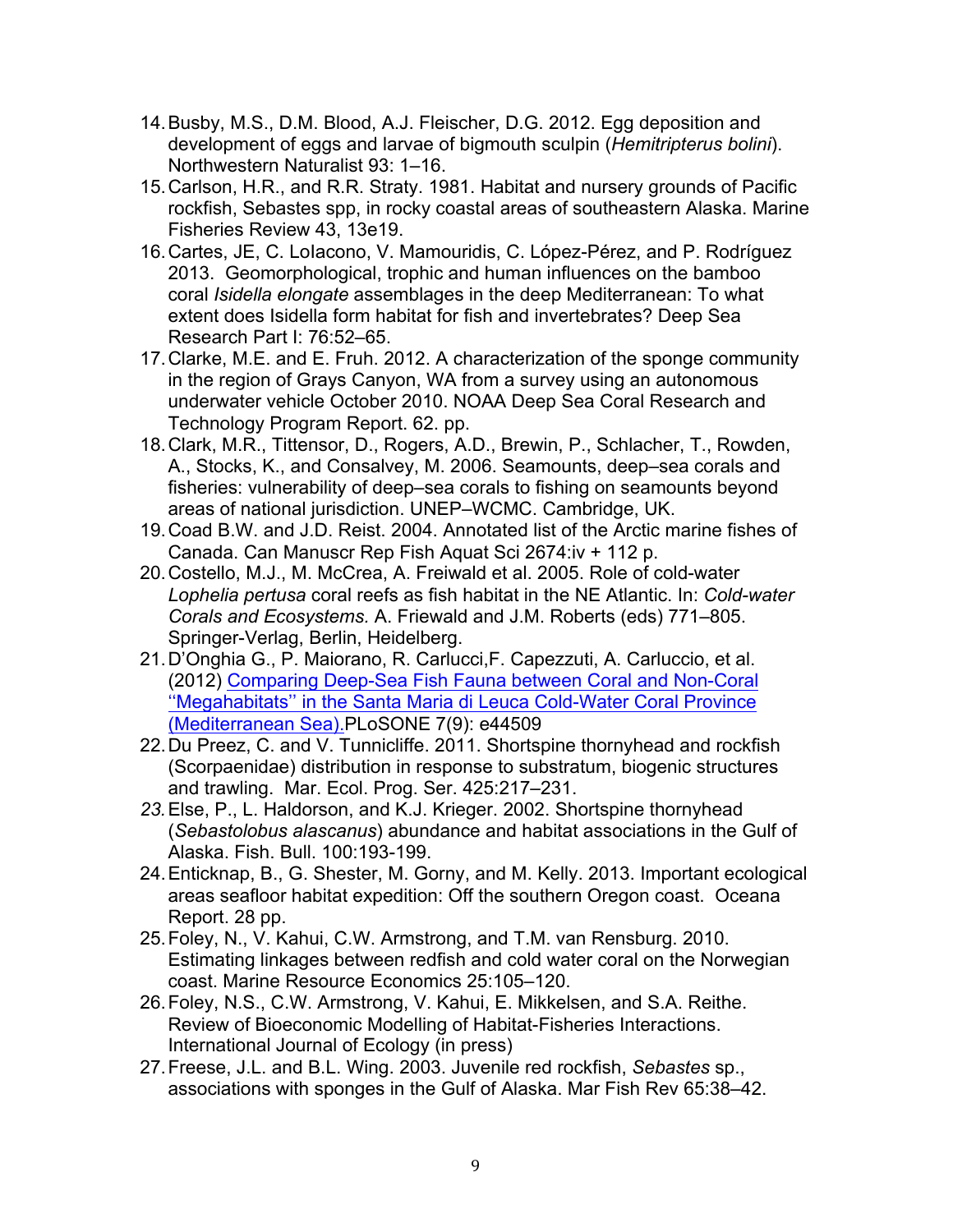- 28.Harter S.L., M.M. Ribera, A.N. Shepard, and J.K. Reed. 2009. Assessment of fish populations and habitat on Oculina Bank, a deep-sea coral marine protected area off eastern Florida. Fish Bull 107:195–206.
- 29.Heifetz, J. 2002. Coral in Alaska: distribution, abundance, and species associations. Hydrobiologia 471:19–28.
- 30.Heifetz J. D. Woodby, J. Reynolds, and R.P. Stone. 2007. Deep sea coral distribution and habitat in the Aleutian Archipelago. North Pacific Research Board Final Report 304.
- 31.Hixon, M.A. and B.N. Tissot. 2007. Comparison of trawled vs. untrawled mud seafloor assemblages of fishes and macroinvertebrates at Coquille Bank, Oregon. Journal of Experimental Marine Biology and Ecology 34:23–34.
- 32.Hogg, M.M., O.S. Tendal, K.W. Conway, et al. 2010. *Deep-sea sponge grounds: Reservoirs of biodiversity.* UNEP-WCMC Biodiversity Series No. 32. UNEP-WCMC, Cambridge, UK.
- 33.Holbrook, S.J., R.J. Schmitt, and R.E. Ambrose. 1990. Biogenic habitat structure and characteristics of temperate reef assemblages. Aust. J. Ecology 15:489–503.
- 34.Huff,D.D., M.M. Yoklavich, M.S. Love, D.L. Watters, F. Chai, and S.T. Lindley. (2013) Environmental factors that influence the distribution, size, and biotic relationships of the Christmas tree coral *Antipathes dendrochristos* in the Southern California Bight. Mar. Ecol. Prog. Sers. 494:159–177.
- 35.Kenchington, E., D.E. Duplisea, J.M.R. Curtis, J.C. Rice, A. Bundy, M. Koen-Alonso, and S.E. Doka. 2012. Identification of species and habitats that support commercial, recreational or Aboriginal fisheries in Canada. Fisheries and Oceans Canada, Canadian Science Advisory Secretariat Research Document 2012/110, Ottawa.
- 36.Kenchington E., D. Power, and M. Koen-Alonso. 2013. Associations of demersal fish with sponge grounds on the continental slopes of the Northwest Atlantic Mar Ecol Prog Ser 477:217–230.
- 37.Klitgaard, A.B. 1995. The fauna associated with outer shelf and upper slope sponges (Porifera, Demospongiae) at the Faroe Islands, northeastern Atlantic. Sarsia 80:1−20.
- 38.Klitgaard, A.B and O. S. Tendal. 2004. Distribution and species composition of mass occurrences of large-sized sponges in the northeast Atlantic. Prog Oceanogr 61:57−98.
- 39.Koenig, C.C., A.N. Shephard, and J.K. Reed, et al. 2005. Habitat and fish populations in the deep-sea *Oculina* coral ecosystem of the Western Atlantic. In: *Benthic Habitats and the Effects of Fishing.* J. Thomas and P. Barnes (eds.). 795–805. American Fisheries Society, Bethesda, Maryland, USA.
- 40.Krieger, K.J. and Wing, B.L. 2002. Megafauna associations with deepwater corals (*Primnoa* spp.) in the Gulf of Alaska. Hydrobiologia 471:83–90.
- 41.Kuti, T., J.H. Fosså, and O.A. Bergstad. In Press. Distribution of fish influenced by structurally complex benthic habitats. Mar. Ecol. Prog. Ser.
- 42.Laidig, T.E., D.L. Watters, and M.M. Yoklavich. 2009. Demersal fish and habitat associations from visual surveys on the central California shelf.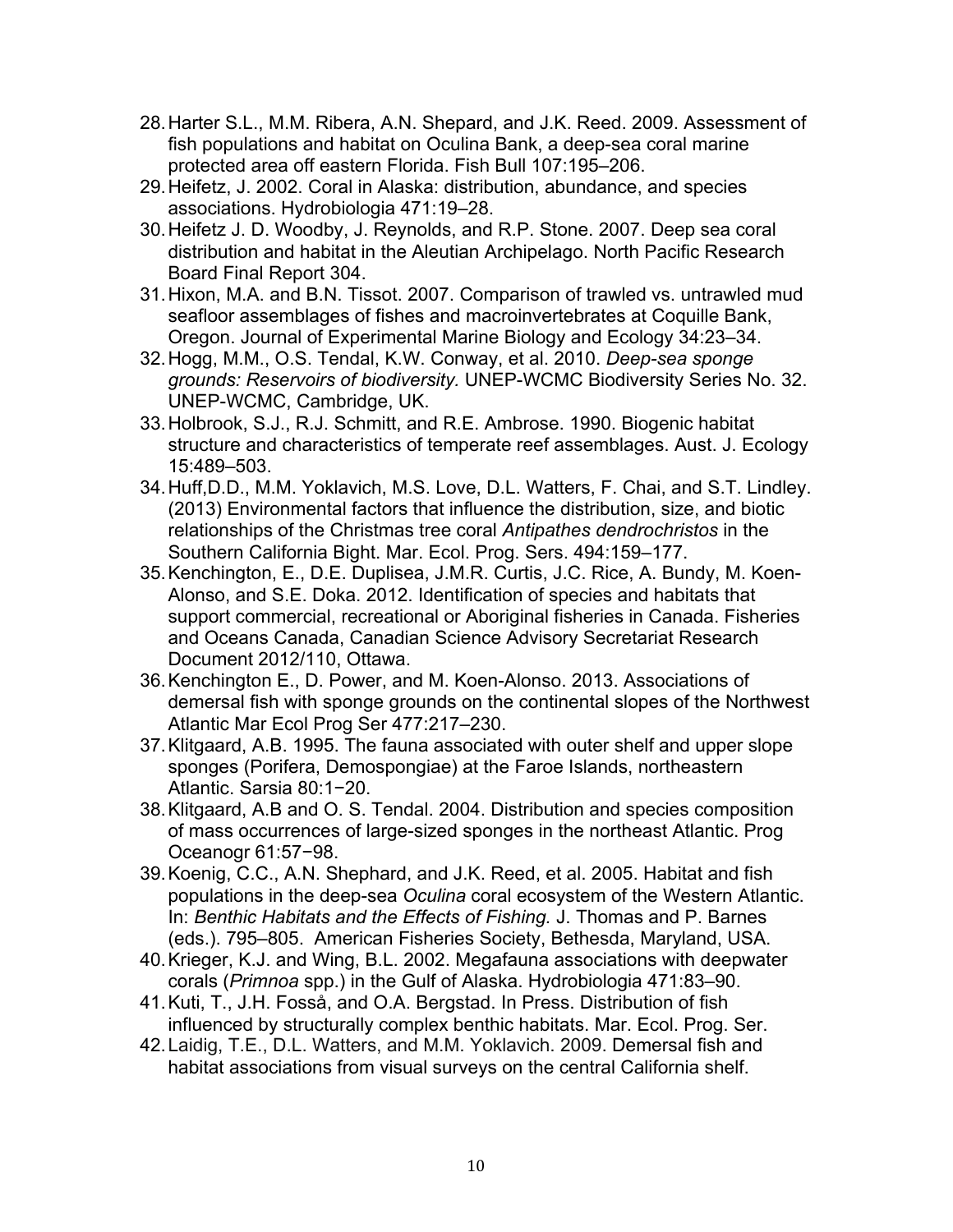Estuarine, Coastal and Shelf Science 83:629–637. doi:10.1016/j.ecss.2009.05.008.

- 43.Laman, N., S. Kotwicki & C.N. Rooper. In Press. Sponge and coral morphology influences the distribution of Pacific ocean perch life stages. Fishery Bulletin.
- 44.Lindholm, J.B., P.J Auster, and L.S. Kaufman. 1999. Habitat-mediated survivorship of juvenile (0-year) Atlantic cod *Gadus morhua*. Marine Ecology Progress Series 180: 247–255.
- 45.Love, M.S. and M. Yoklavich. 2008. Habitat characteristics of juvenile cowcod, *Sebastes levis* (Scorpaenidae), in Southern California. Environmental Biology of Fishes 82:195–202.
- 46.Love, M.S. and M.M. Yoklavich. 2006. Deep rock habitats, p. 253–266. In: The ecology of marine fishes: California and adjacent waters. Allen, L.G., Pondella, D.J., and Horn, M.H., eds. University of California Press, Berkeley.
- 47.Love, M.S. and A. York. 2006. The relationships between fish assemblages and the amount of bottom horizontal beam exposed at California oil platforms: fish habitat preferences at man-made platforms and (by inference) at natural reefs. Fish. Bull. 104:542–549.
- 48.Love, M.S., D.M. Schroeder, L. Snook, A. York, G. Cochrane. 2008. All their eggs in one basket: a rocky reef nursery for the longnose skate (*Raja rhina* Jordan and Gilbert, 1880) in the southern California Bight. Fishery Bulletin 106:471–475.
- 49.Love, M.S., M.M. Yoklavich, B.A. Black, and A.H. Andrews. 2007. Age of black coral (*Antipathes dendrochristos* Opresko, 2005) colonies, with notes on associated invertebrate species. Bulletin of Marine Science 80:391–400.
- 50.Love, M.S., M. Yoklavich, and D.M. Schroeder. 2009. Demersal fish assemblages in the Southern California Bight based on visual surveys in deep water. Environ. Biol. Fishes 84:55–68.
- 51.Malecha, P.W., R.P. Stone, and J. Heifetz. 2005. Living substrate in Alaska: distribution, abundance, and species associations, p. 289–299. In P.W. Barnes and J.P. Thomas (editors), Benthic Habitats and the Effects of Fishing. Am. Fish. Soc. Symp. 41, Bethesda, Maryland.
- 52.Marliave, J.B., K.W. Conway, D.M. Gibbs, A. Lamb, and C. Gibbs. 2009. Biodiversity and rockfish recruitment in sponge gardens and bioherms of southern British Columbia, Canada. Mar. Biol. 156:2247−2254.
- 53.Martin, J.C. and K.L. Yamanaka. 2004. A visual survey of inshore rockfish abundance and habitat in the Southern Strait of Georgia using a shallow– water towed video system. Canadian Technical Report of Fisheries and Aquatic Sciences 2566.
- 54.Matthews, K.R., 1989. A comparative study of habitat use by young-of-the year, subadult, and adult rockfishes on four habitat types in central Puget Sound. Fisheries Bulletin 88, 223e239.
- 55.Miller, R.J., J. Hocevar, R.P. Stone, and D.V. Fedorov. 2012. Structureforming corals and sponges and their use as fish habitat in Bering Sea submarine canyons. *PloS ONE 7(3)*: e33885.doi:10.1371/journal.pone.0033885.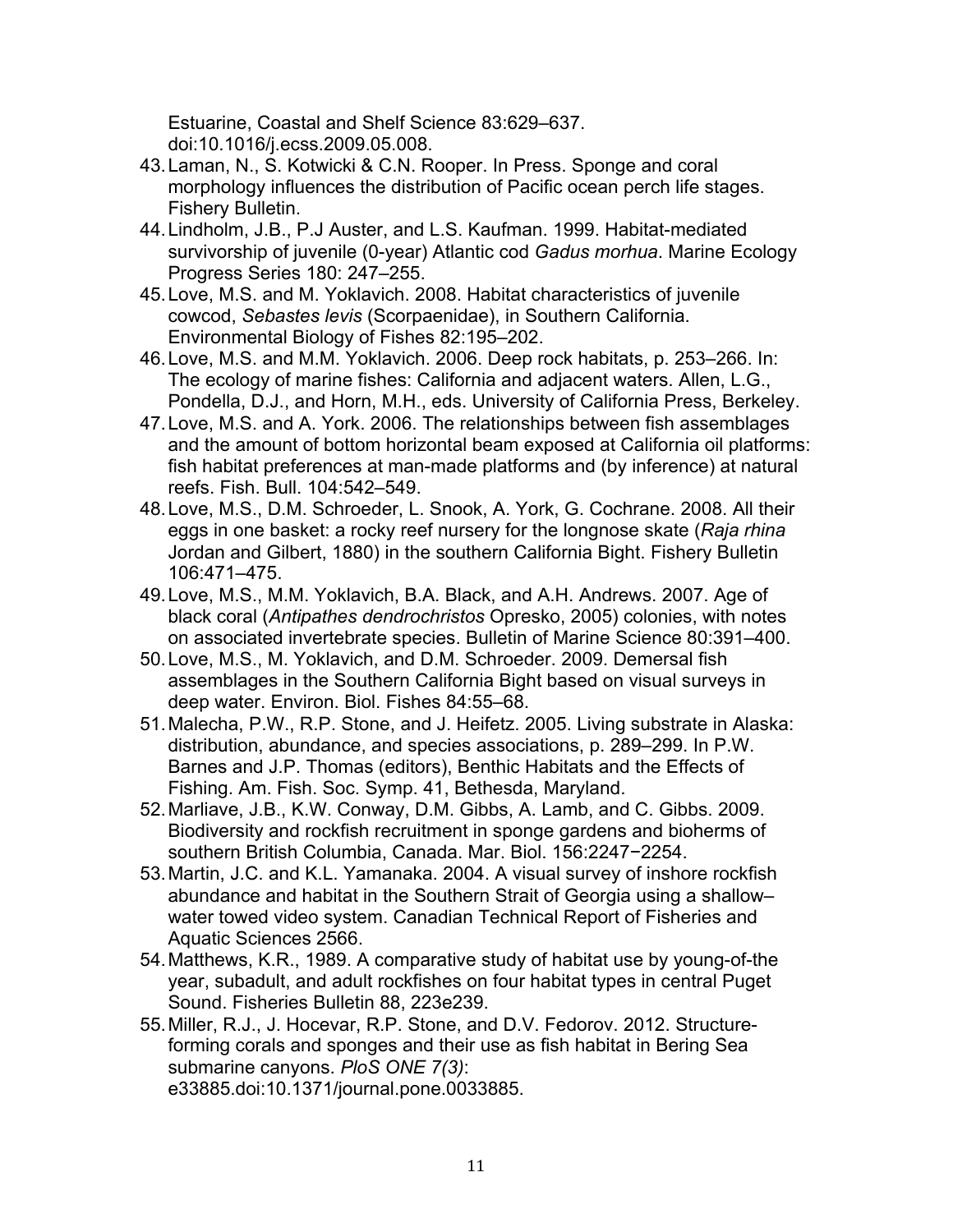- 56.Moore, J.A., P.J. Auster, D. Calini, K. Heinonen, K. Barber and B. Hecker. 2008. False Boarfish *Neocyttus helgae* in the Western North Atlantic. Bull. Peabody Museum of Natural History 49(1):31–41
- 57.Mortensen, P.B. and L. Buhl-Mortensen. 2005. Deep-water corals and their habitats in The Gully, a submarine canyon off Atlantic Canada, pp. 247–277, *in* Freiwald, A., Roberts, J.M. (eds). Cold-water Corals and Ecosystems. Springer-Verlag Berlin Heidelberg.
- 58.Petrie, M.E. and C.H. Ryer. 2006. Laboratory and field evidence for structural habitat affinity of young-of-the-year lingcod. Trans. Am. Fish. Soc. 135:1622– 1630.
- 59.Pham, C.K., F. Vandeperre, G. Menezes, F. Porteiro, E. Isidro, and T. Morato, 2015. The importance of deep-sea vulnerable marine ecosystems for demersal fish in the Azores. Deep-Sea Res. I:96:80–88.
- 60.Pirtle, J.L. 2005. Habitat-based assessment of structure-forming megafaunal invertebrates and fishes on Cordell Bank, California. M.S. Thesis. Washington State University. Vancouver, WA.
- 61.Purser, A., J. Ontrup, T. Schoening, L. Thomsen, R. Tong, V. Unnithan, and T. W. Nattkemper. 2013. Microhabitat and shrimp abundance within a Norwegian cold-water coral ecosystem, Biogeosciences, 10:5779–5791
- 62.Quattrini, A.M., S.W. Ross, M.C.T. Carlson, and M.S. Nizinski. 2012. Megafaunal-habitat associations at a deep-sea coral mound off North Carolina, USA. Marine Biology, 159(5):1079–1094
- 63.Reed, J.K. 2002. Deep-water Oculina coral reefs of Florida: biology, impacts, and management. Hydrobiologia 471:43–55
- 64.Reed, J.K., S. Harter, S. Farrington, and A. David. 2014. Characterization and interrelationships of deepwater coral/sponge habitats and fish communities off Florida. Pp 51–82 in S. Bortone (ed.) Interrelationships between Corals and Fishes. CRC Press.
- 65.Reynolds, J.R., S.C. Rooney, J. Heifetz, H.G. Greene, B.L. Norcross, and S.K. Shotwell. 2012. Habitats and demersal fish communities in the vicinity of Albatross Bank, Gulf of Alaska. In. P.T. Harris, and E.K. Baker (editors), Seafloor Geomorphology as Benthic Habitat: GeoHab Atlas of Seafloor Geomorphic Features and Benthic Habitat. Elsevier (London), p. 539–553.
- 66.Richards, L.J. 1986. Depth and habitat distributions of three species of rockfish (*Sebastes*) in British Columbia: observations from the submersible PISCES IV. Environ. Biol. Fishes 17:13–21.
- 67.Roberts, J.M., A. Wheeler, A. Freiwald, and S. Cairns 2009. *Cold-Water Corals: The Biology and Geology of Deep-Sea Coral Habitats.* Cambridge, U.K.: Cambridge University Press. 352 pp.
- 68.Rooney, S.C. 2008. Habitat analysis of major fishing grounds on the continental shelf off Kodiak, Alaska. M.S. Thesis. University of Alaska, Fairbanks.
- 69.Rooper, C.N., and Boldt, J.L. 2005. Distribution of juvenile Pacific ocean perch *Sebastes alutus* in the Aleutian Islands in relation to benthic habitat. Alaska Fish. Res. Bull. 11:102–112.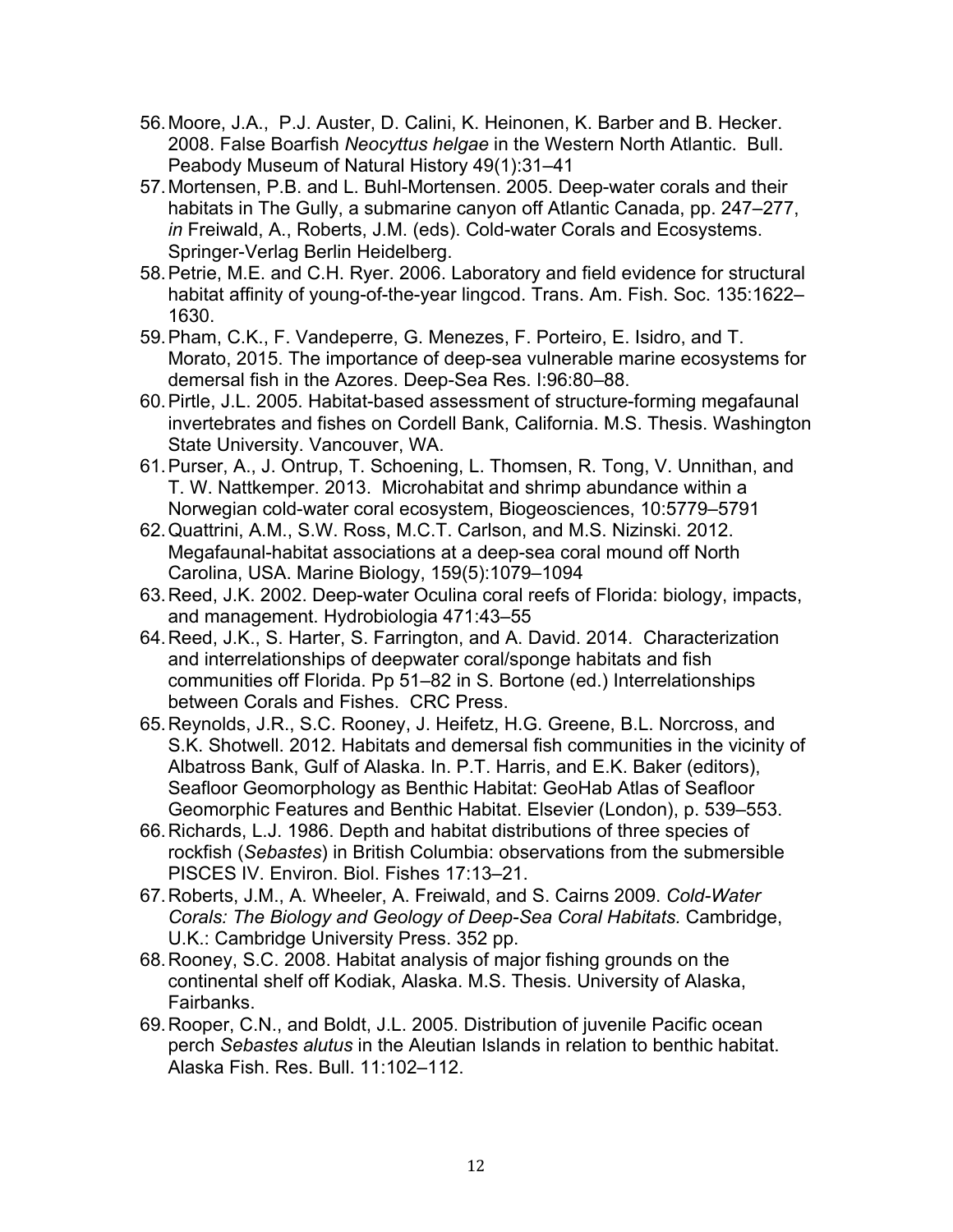- 70.Rooper, C.N., M. Zimmerman, and P.D. Spencer. 2005. Using ecologically based relationships to predict distribution of flathead sole *Hippoglossoides elassodon* in the eastern Bering Sea. Marine Ecology Progress Series 290: 251–262.
- 71.Rooper, C.N. and M.H. Martin. 2009. Predicting presence and abundance of demersal fish: a model application to shortspine thornyhead (*Sebastolobus alascanus*). Marine Ecology Progress Series 379:253–266.
- 72.Rooper, C.N., J.L. Boldt, and M. Zimmermann. 2007. An assessment of juvenile Pacific ocean perch (*Sebastes alutus*) habitat use in a deepwater nursery. Estuarine Coastal and Shelf Science 75:371–380.
- 73.Rooper, C.N., M.E. Wilkins, C.G. Rose, and C. Coon. 2011. Modeling impacts of bottom trawling and the subsequent recovery rates of sponges and corals in the Aleutian Islands, Alaska. Cont. Shelf. Res. 31:1827–1834.
- 74.Rooper, C.N., and M.H. Martin. 2012. Comparison of habitat-based indices of abundance with fishery independent biomass estimates from bottom trawl surveys. Fishery Bulletin, U.S. 110:21–35.
- 75.Rooper, C.N., J.L. Boldt, S.D. Batten, and C. Gburski. 2012. Growth and production of Pacific ocean perch (*Sebastes alutus*) in nursery habitats of the Gulf of Alaska. Fish Ocean 21(6):415–429.
- 76.Rooper, C.N., G. R. Hoff, and A. De Robertis. 2010. Assessing habitat utilization and rockfish (*Sebastes* sp.) biomass in an isolated rocky ridge using acoustics and stereo image analysis. Can. J. Fish. Aquat. Sci. 67:1658– 1670.
- 77.Ross, S.W. and A.M. Quattrini. 2007. The fish fauna associated with deep coral banks off the southeastern United States. Deep-Sea Research I 54: 975–1007.
- 78.Ross, S.W. and A.M. Quattrini. 2009. Deep-sea reef fish assemblage patterns on the Blake Plateau (Western North Atlantic Ocean). Marine Ecology 30:74– 92.
- 79.Ryer, C.H., A.W. Stoner, and R. H. Titgen. 2004. Behavioral mechanisms underlying the refuge value of benthic habitat structure for two flatfishes with differing anti-predator strategies. Mar. Ecol. Prog. Ser. 268:231–243. (.pdf, 406KB).
- 80.Stein, D.L., Tissot, B.N., Hixon, M.A., Barss, W., 1992. Fish-habitat associations on a deep reef at the edge of the Oregon continental shelf. Fishery Bulletin 90:540–551.
- 81.Stone, R.P. 2006. Coral habitat in the Aleutian Islands of Alaska: depth distribution, fine-scale species associations, and fisheries interactions. Coral Reefs 25:229–238.
- 82.Stone, R.P. 2014. The ecology of deep-sea coral and sponge habitats of the central Aleutian Islands of Alaska. U.S. Department of Commerce, NOAA Professional Paper 16:1-52.
- 83.Stone, R.P., M.M. Masuda, and P.W. Malecha. 2005. Effects of bottom trawling on soft-sediment epibenthic communities in the Gulf of Alaska, p. 461–475. In: Benthic habitats and the effects of fishing. Banes, P.W., and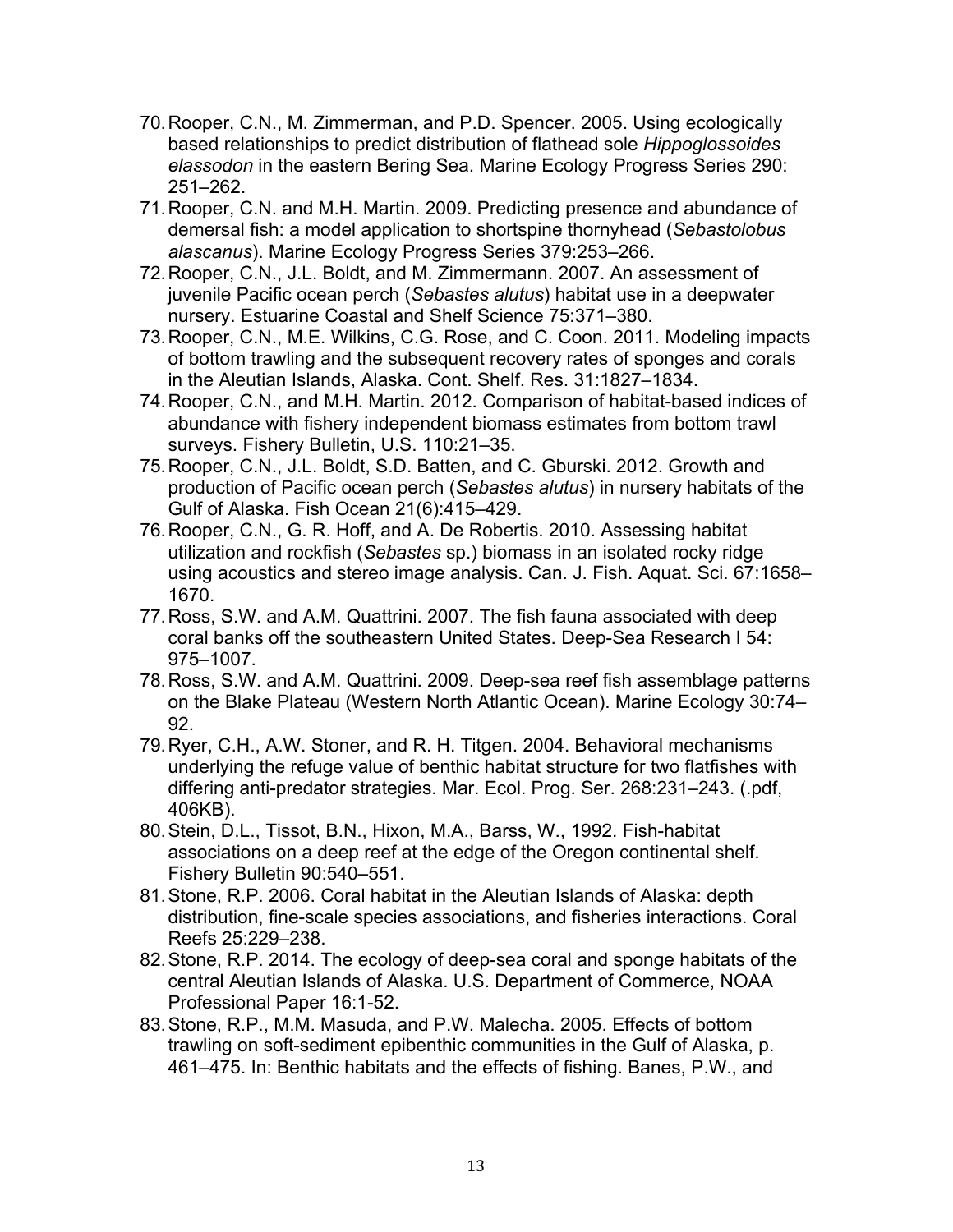Thomas, J.P., eds. American Fisheries Society Symposium 41. Bethesda, MD.

- 84.Stone, R.P., M.M. Masuda, and J.F. Karinen. 2014. Assessing the ecological importance of red tree coral thickets in the eastern Gulf of Alaska. ICES Journal of Marine Science, doi:10.1093/icesjms/fsu 190.
- 85.Stone, R.P. and S.K. Shotwell. 2007. State of deep coral ecosystems in the Alaska region: Gulf of Alaska, Bering Sea, and Aleutian Islands, p. 65–108. In: Lumsden, S.E., Hourigan, T.F., Bruckner, A.W. and Dorr, G., eds. The state of deep coral ecosystems of the United States. NOAA Technical Memorandum CRCP-3. Silver Spring, MD.
- 86.Stoner, A.W. and R.H. Titgen. 2003. Biological structures and bottom type influence habitat choices made by Alaska flatfishes. J. Exp. Mar. Biol. Ecol. 292:43–59.
- 87.Tissot, B.N., M.M. Yoklavich, M.S. Love, K. York, and M. Amend. 2006. Benthic invertebrates that form habitat on deep banks off southern California, with special reference to deep sea coral. Fishery Bulletin 104:167–181.
- 88.Tissot, B.N., M.A. Hixon, and D.L. Stein. 2007. Habitat-based submersible assessment of macro-invertebrate and groundfish assemblages at Heceta Bank, Oregon, from 1988 to 1990. Journal of Experimental Marine Biology and Ecology 352:50–64.
- 89.Wang, S.S.E. 2005. Groundfish habitat associations from video survey with a submersible off the Washington State Coast. M.S. Thesis. Washington State University. Vancouver, WA.
- 90.Whitmire, C.E. and M.E. Clarke. 2007. State of deep coral ecosystems in the United States Pacific Coast: California to Washington, p. 109–154. In: Lumsden, S.E., T.F. Hourigan, A.W. Bruckner, and G. Dorr. eds. The state of deep coral ecosystems of the United States. NOAA Technical Memorandum CRCP-3. Silver Springs, MD.
- 91.Wrubel, K.R. 2013. Fish-habitat associations and the importance of deep-sea corals in Olympic Coast National Marine Sanctuary. MS Thesis, Washington State University. 59 pp.
- 92.Yoklavich, M.M., H.G. Greene, G.M. Cailliet, D.E. Sullivan, R.N. Lea, and M.S. Love. 2000. Habitat associations of deep-water rockfishes in a submarine canyon: an example of a natural refuge. Fish. Bull. 98:625–641.
- 93.Yoklavich, M.M., G.M. Cailliet, R.N. Lea, H.G. Greene, R. Starr, J.deMarignac, and J. Field. 2002. Deepwater habitat and fish resources associated with the Big Creek Ecological Reserve. CalCOFI Reports 43:120– 140.
- 94.Yoklavich, M., T. Laidig, L. Krigsman, T. Andew, D. Watters, M. Love, L. Lundsten, and B. Negrete. 2011. A characterization of the coral and sponge community on Piggy Bank seamount in southern California from a survey using a remotely operated vehicle. A report to NOAA Deep-sea Coral Research and Technology Program. August 31, 2011.
- 95.Yoklavich, M., T. Laidig, A. Taylor, D. Watters, L. Krigsman, and M. Love. 2013. A characterization of the Christmas tree black coral (*Antipathes dendrochristos*) community on three seamounts in the Southern California